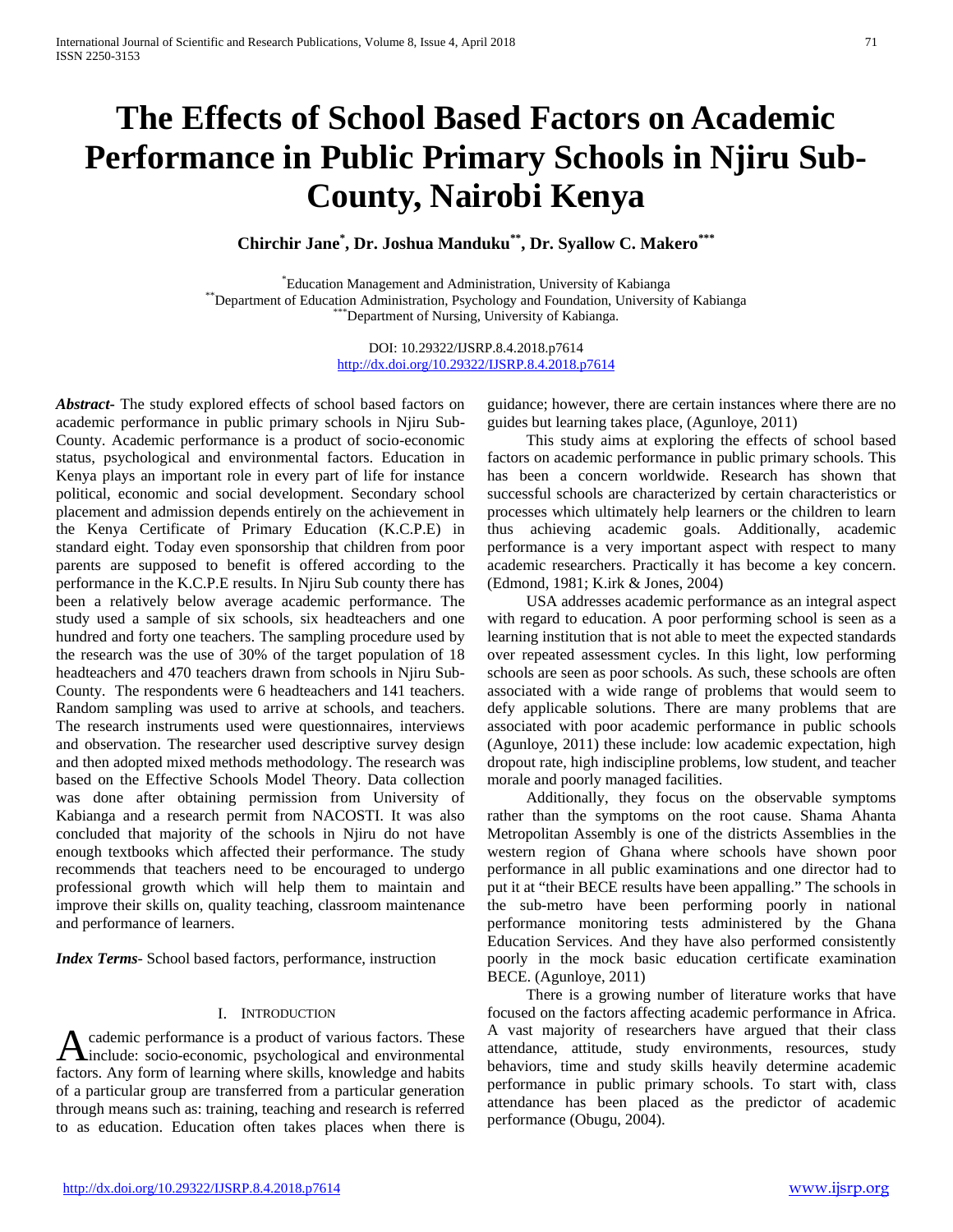Pupils who attend classes regularly will often be associated with good performance as opposed to the ones that don't. Attitude has also been placed as another determinant for academic performance (Wekesa, 1993). A positive attitude will always be associated with good performance as opposed to a negative one. When a pupil is confident in himself or herself academically; there will be good results as opposed to when there is no self confidence amongst the pupil. Attitude has however been associated with some pupils. As such, this has not been applicable to all. (East Africa).

 In Kenya, the major yardstick for measuring educational output is performance in the K.C.P.E and K.C.S.E, with educators and policy makers focusing on testing accountability, curriculum and teacher quality. The importance placed on examinations has made stakeholders come up with strategies aimed at improving students' performance in examinations school choice and related concerns (Juma 2011). Majority of authors have raised their own rationale based on their research. In fact, each author has shown certain factors that are attributed to this case. This is on a general context and relies on factors that have been evident in a majority of public schools found in Kenya. As such, this is not in line with the subject matter. On a district level, there are a growing number of authors that have chosen to critically address this matter with respect to their chosen location. While there has not been much in this particular area (physical area), there are certain works that have reflected some vital aspects with regards to the subject matter. This study has raised factors such as; Head teachers and teachers' relationships and provision of resources, time management as factors that influence academic performance in Njiru Sub County. Therefore, in Njiru the dismal performance could be due to the same factors. The study is going to explore the effect of these factors on the academic performance.

# **Statement of the Problem**

 Academic performance is evaluated based on examinations given and the attainments by learners in such examinations. Provision of good quality education that can foster good academic performance require adequate resources inform of teachers, physical resource in form of textbooks (Mbatia, 2004). The academic performance in national examinations KCPE by public primary schools in Njiru Sub-County has been dismal. The KCPE is marked out of 500 marks and the poor performance is a mark below 250 marks. From the year 2010 to 2013, only two public primary schools got a mean score of above 250. The sixteen remaining schools got a mean score of below 250 (Wario, 2015).

 Despite the government measures like allocating money for resources for the free education to boost academic performance in public primary schools, Njiru Sub-County has been persistently perfoming below average. With the below average performance, there is need to investigate why academic performance has remained dismal. Therefore, this study proposes to explore the effects of school based factors such as time management, lack of teachers, textbooks, lack of supervision by headteachers on teachers and headteachers leadership styles on academic performance

# **Justification of the Study**

 Student academic performance is important in all institutions of learning. The rationale for carrying out this study other researchers have looked at other causes of poor performance for example causes like teachers' qualifications, students' background, poverty and even parents' academic background.

 Other researchers have also looked into the use of language in giving instructions and poor leadership styles as causes of poor performance but the area of school based factors has not been looked into exhaustively especially the proper use of resources and time (Schneider, 2003).

 Academic performance is key and since the schools do receive free primary education money and still perform poorly, therefore the researcher would like to explore the use of resources, time management, head teachers leadership styles and head teachers super vision on teachers.

## II. REVIEW OF LITERATURE

## *Teacher qualifications*

 According to Darling – Hammond (1998), a well-qualified teacher is one who was fully certified and held the equivalent of a major in the field being taught. Although the formal qualification of teachers is an important indicator for their knowledge and competence in teaching, it has only limited utility in analyzing how well prepared teachers are for what they have to teach in schools. More detailed knowledge of the courses they have taken during their training needs to be compared to the actual content and skills required to teach the high school's curriculum.

 Ruthland & Bremer (2002) explains teacher qualification in two ways - traditional and alternative qualification routes. Traditional certification is when an individual completes an undergraduate degree or post graduate program in education. Alternative routes of certification are based on coursework in pedagogy and subject area without a degree in education. On the other hand, Hardy & Smith (2006) cite short term activities such as mentoring, peer evaluations and workshops as ways other than formal qualifications for improving teaching. More often graduates teachers with first degree content go into teaching if they cannot find another job right away. Although they often get somewhat lower salary than a fully qualified teacher; they choose not to enroll in the one year post- graduate professional training and therefore lack a basic foundation for teaching.

 Maundu (1986) concludes that there was significant correlation between teacher qualification and pupil performance in Kenya. The good performance was attributed to excellent instructions given by qualified teachers in addition to other inputs. He establishes that teachers who had graduated from Kenya Science Teachers College were more practically oriented than those who had degrees from public universities while Wilson et al. (2001) suggest that even with the shortcomings of current teacher education and licensing, fully prepared and certified teaches are more successful with students than teachers without this preparation.

 Asikhia (2010) conducted a study on students' and educators' perceptions of the causes of poor performance in secondary schools. Subjects for the study were 50 educators randomly selected from 5 schools in Ogun state. Questionnaires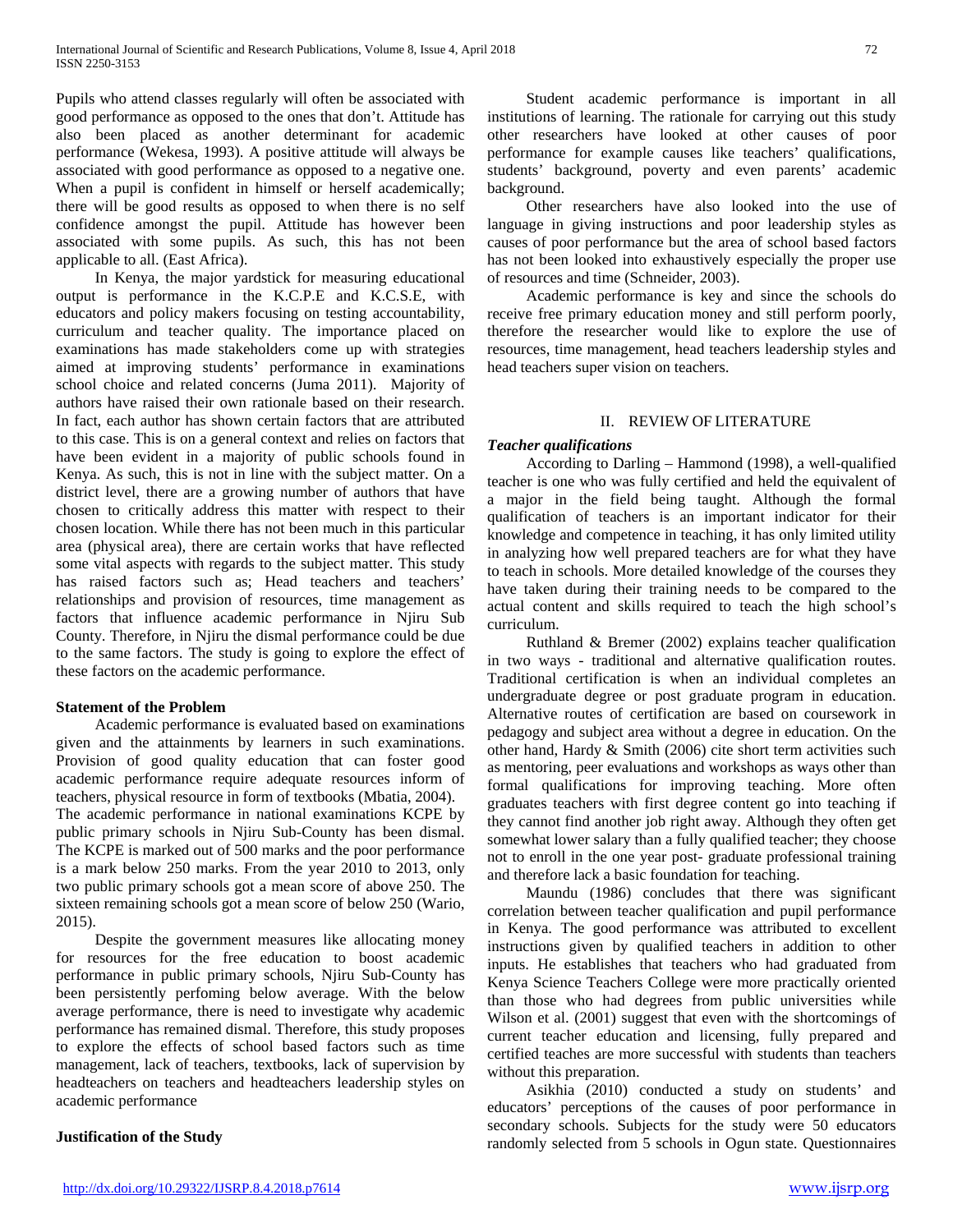were used to collect data for the study. Percentages and chi square were used to analyze the study. Asikhia's study (2010) revealed that educators' qualifications influence students' academic performance. Many studies (Stronge, *et al*., 2007; Asikhia, 2010; Dobbie, 2011 & Fakeye, 2012) found that learners achieve more when exposed to better learning conditions and much more qualified educators.

 The present researcher also believes that if educators can acquire proper training and certification, matched with the identification and assessment of proper teacher dispositions this will have a significant impact on pupils performance. Limited research is available in Kenya and specifically Njiiru subcoounty on the relationship between teachers' qualifications and performance of pupils. This study will therefore fill this gap.

# *Provision of Resources (Teachers and Textbooks)*

 Many counties in Kenya are still facing many problems in provision of high quality education. Njiru Sub County is not an exemption. These Challenges are still evident. Factors relating to the economy, manpower are attributed to this case. On a global scale, since World War 11, education has been termed as an integral tool with respect to alleviating poverty and bringing tangible social and economic change. According to article 13 of human rights (1948), education has been termed as a basic right. As such, everyone is entitled to have education for full development of the human personality. Additionally, education has been set as a means for accessing other human rights. This entails that; the former will unlock the latter.

 Availability of teaching materials therefore enhances the effectiveness of schools as they are the basic resources that bring about good academic performance in the students. The necessary resources that should be available for teaching and learning include material resources, human resource such as teachers and support staff and, physical facilities such as laboratories, libraries and classrooms.

 Material resources include textbooks, charts, maps, audiovisual and electronic instructional materials such as radio, tape recorder, television and video tape recorder. Other category of material resources consist of paper supplies and writing materials such as pens, eraser, exercise books, crayon, chalk, drawing books, notebooks, pencil, ruler, slate, workbooks and so on (Atkinson, 2000).

 Good teaching is best done in classes with small number of learners that allow for individual attention. This is critical since in large classes where they are up to eighty seven pupils in a class, a teacher may not be in a position to reach out to each pupil. Therefore the issue of resources has not been looked into in Njiru Sub-County.

# *Head teachers' Leadership Styles*

 This is a very important aspect with regard to the performance of students in Njiru. On a global scale; learning institutions that have good relationships between the head teachers and teachers have emerged out to be successful as opposed to the ones that have poor relationships. Education management in primary schools entails proper application of management principles in developing resources that are geared towards achieving academic goals (Mbiti 1974).

 While vast majorities of heads in Njiru often try to practice this aspect, there is still a need for strategic mechanism for monitoring teachers. In fact, heads in Njiru are obligated to ensure that teachers are in line with the expectations of the pupils, parents and the community.

 Head teachers must also ensure that there is motivation, especially towards the teachers. This entails that there must be motivation that enables teachers to value their jobs and even the students. Practically, when teachers in a school have low expectations for students, it is a reflection of low expectations for themselves and their job (Stephen, Lindah, Michelle, and Debra, 2005). This may be as a result of negative perceptions of the students and their circumstances of poor leadership directives, poor facilities and poor classroom management, poor relationship with students and peers, low morale, frustration, fatigue burnout and high turnover (Seels & Richey 1994).

# III. RESEARCH METHODOLOGY

 The study used descriptive survey design and adopted a mixed method methodology. This was used to explore the effects of school based factors on academic performance.

 By involving a broad category of stakeholders, the study fits within the cross sectional sub-types of descriptive study design. The sub-type to be used is ex-post facto. This is a design which study variables which are not exposed to direct manipulations or intervention on the part of the research. In this research, the only control provided for is on limiting the responses to specific category, teachers and head teachers of the selected schools.

# *Target Population*

 There are a total of eighteen public primary schools in Njiru Sub County. There are a total of four hundred and seventy teachers (470). The study was conducted in six (6) of the public primary schools. The head teachers in Njiru are eighteen (18) head teachers of whom the researcher choose the six of them. Sample Size and Sampling Procedures

 The researcher dealt with the 30% of the school's population in Njiru Sub-County. The research selected six (6) schools which is 30% of the targeted population of schools in Njiru Sub-County. Further, the teachers were chosen from the six schools. Simple random sampling technique was used to arrive at the respondents from the selected schools. These were six (6) head and one hundred and forty one (141) teachers.

# *Data Collection Instruments*

 Data was collected using the triangulation method that included questionnaire, interviews and observations.

# Data Analysis and Presentation

 The study used Statistical Package for Social Sciences (SPSS) to analyze data. This was done by first cleaning, Coding, entering and then analyzing. The data was analyzed both qualitatively and quantitatively. Quantitative data was edited to eliminate inconsistencies, summarized and coded for easy classification in order to facilitate tabulation and interpretation. Descriptive statistics were used in describing the sample data in a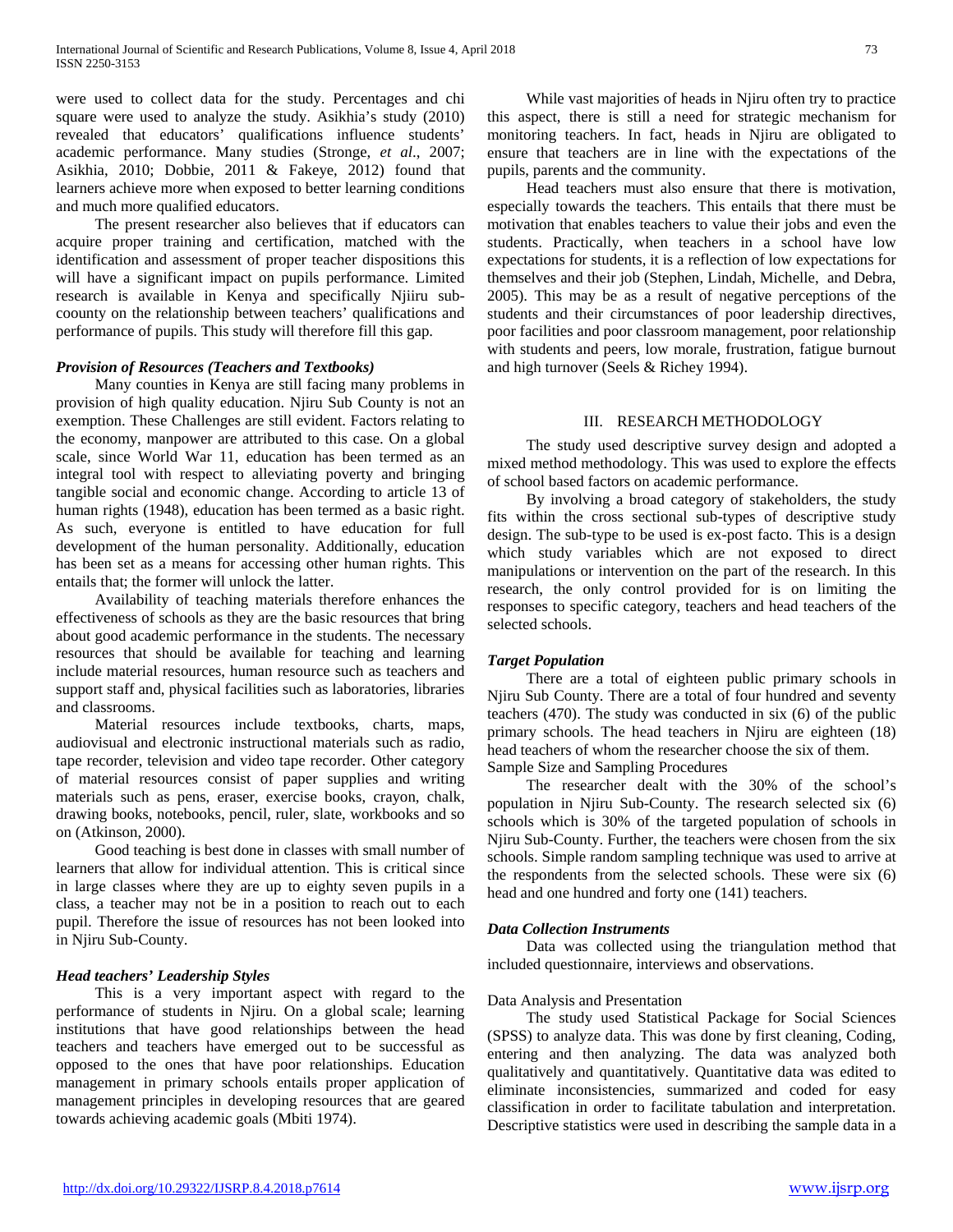way to portray the typical respondents and to reveal the general response pattern.

 Analyzed data was presented inform of percentages, means, standard deviations and frequencies. Open ended questions which elicited qualitative data were analyzed according to themes based on research questions and objectives and conclusions were drawn.

## *Ethical Considerations*

 Ethical issues were considered. The researcher sought permission from the primary schools selected for data collection. A letter of introduction from the University of Kabianga was sought to ascertain that the researcher was a student at the institution.

# IV. RESULTS

# **Effect of availability of qualified teachers on academic performance**

 The findings noted that the teachers were qualified as depicted by the 3 (50%) of the headteachers who agreed and the same number who strongly agreed. As noted by Huang *&* Moon (2009) teacher qualification accounted for approximately 40 to 60 percent of the variance in average of students' achievement in assessment. This implies that availability of qualified teachers contribute to better achievements in examinations.

## **Teachers response on the availability of qualified teachers**

 Teachers responded on availability of qualified teachers established that majority 123 (89.1%) agreed that the teachers were qualified while 3 (2.2%) dsiagreed. It was however noted that 12 (8.7%) were undecided on their responses. A survey carried by the Kenya National Examinations Council (KNEC) established that teacher professional training and experience had an impact on pupils performance, with pupils who were taught literacy by teachers with higher professional qualifications and those teachers with many years of experience performing better than pupils taught by teachers with lower professional qualifications and fewer years of experience (Kandie, 2015).

# **Headteachers response on Teacher Pupil Ratio of 1:40**

 The head teachers' responses on teacher pupil ratio of 1:40, the results showed that majority of the head teachers disagreed that the ratio is 1:40. This was shown by 2 (33.3%) who strongly disagreed and 3 (50%) who disagreed. Only 1 (16.7%) agreed. The findings are in line with the findings of Kaloki (2012) which established that there was a higher student teacher ratio which contributed to poor performance of pupils in primary schools in Machakos County. This implies that the classes have a high teacher pupil ratio. The recommended Teacher pupil ration for public primary schools in Kenya is 1:40 (TSC, 2006) which is also ideal ratio set by UNESCO and other international standards.

**Extent to which textbooks influence academic performance**

**Table 1: Pupil to book ratio 1:1**

| .esponse<br>$\mathbf{1}$ | <b>Annency</b> | rent. |
|--------------------------|----------------|-------|
|                          |                |       |

| agree          |   | 83.3  |
|----------------|---|-------|
| strongly agree |   | 16.7  |
| <b>Total</b>   | Ю | 100.0 |

 The results of the headteachers responses on pupil to book ratio being 1:1 noted that all the headteachers agreed that the book ratio was 1:1. This was indicated by 5 (83.3%) of those who agreed compared to 1 (16.7%) who strongly agreed. The results imply that the number of books are less in relation to the number of pupils. This may be attributed to loss of by the pupils. The government provide books for all pupils but most of them are damaged or lost and are rarely replaced

**Table 4.2: Teachers do not use teaching aids because they are not prepared**

| <b>Response</b>   | Frequency | Percent |
|-------------------|-----------|---------|
| strongly disagree |           | 4.3     |
| disagree          | 46        | 33.3    |
| undecided         |           | 6.5     |
| agree             | 52        | 37.7    |
| strongly agree    | 25        | 18.1    |
| <b>Total</b>      | 138       | 100.0   |

 The results of table 4.2 above noted that 52 (37.6%) do not agree that they do not use teaching aids because they are not prepared, 9 (6.5%) were undecided, while 77 (55.8%) agreed. This implies that majority of the teachers agree they do not use teaching aids because they are not prepared. The study concurs with the findings of Kimosop (2015) which concluded that teachers were not always prepared in the use of instructional resources.

# V. CONCLUSIONS & RECOMMENDATIONS

## **Summary**

# **Effect of availability of qualified teachers on academic performance**

 The findings noted that the (3) 50% of the schools indicated teachers in Njiru sub-county were qualified. The findings further reported that (3) 50% of the headteachers do not agree with the teacher pupil ratio of 1:50. The observation checklist on teacher pupil ratio revealed that majority (5) 83.3% of the schools had a teacher pupil ration of 1:60-1:70 while only (1) 16.7% had a ratio of 1:40-1:50.

#### **Extent to which textbooks influence academic performance**

 The findings of the headteachers responses on pupil to book ratio being 1:1 noted that all the headteachers agree that the book ratio was 1:1. This was however contradicted by the teachers who majority (95) 68.8% disagreed with the statement that the book ratio was 1:1. Majority (4) 66.6% of the teachers disagreed that the supplementary book ratio was 1:1 while (1) 16.7% was undecided.

 The results of the observation established that maths and language books were shared in all the schools. Four 66.7% of the schools had a ration of 1:3 while 2 had six pupils sharing a book. Other textbooks were also shared by 6 pupils in majority 83.3% while one of the schools (1) 16.7% had one book shared by 10